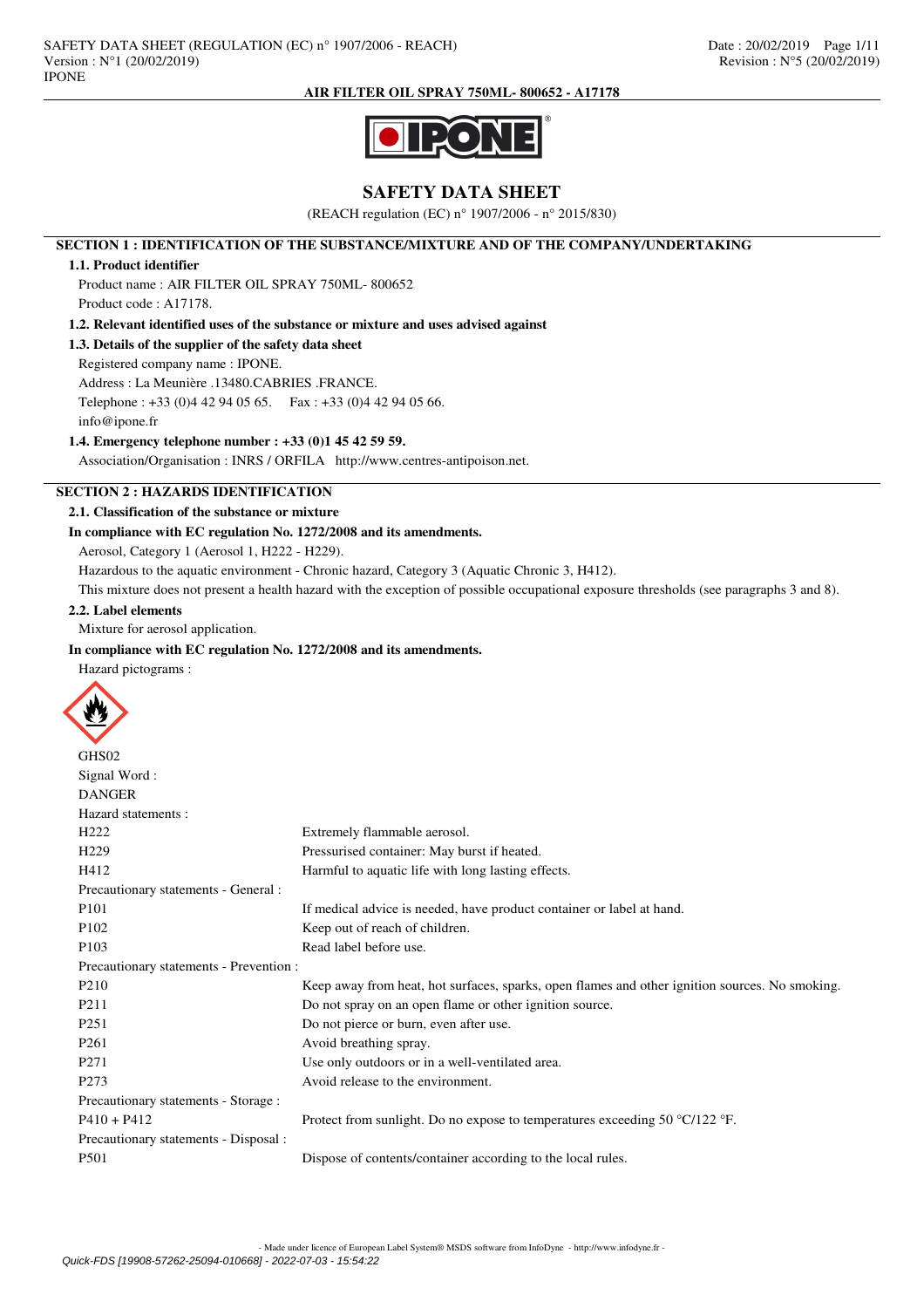Other information :

 Do not use for a usage other one than the one for wich the product is intended. Do not spray for a long time.

**2.3. Other hazards**

Considering the information communicated by our suppliers, according to the article 33 of the REACH, the mixture contains, in the date of revision of the FDS, less than 0.1 % m/m of ' Substances extrêment worrisome ' ( SVHC) published by the European Agency of Chemicals ( ECHA) according to the article 57 of the REACH: http: // echa.europa.eu / fr / candidate-liste-table

# **SECTION 3 : COMPOSITION/INFORMATION ON INGREDIENTS**

| <b>Composition:</b>                   |                            |                 |                       |
|---------------------------------------|----------------------------|-----------------|-----------------------|
| Identification                        | (EC) 1272/2008             | Note            | $\%$                  |
| INDEX: 601-004-00-0                   | GHS02, GHS04               | $\mathcal{C}$   | $25 \le x \% \le 50$  |
| CAS: 106-97-8                         | Dgr                        | $[1]$           |                       |
| EC: 203-448-7                         | Flam. Gas 1, H220          | $[7]$           |                       |
|                                       |                            |                 |                       |
| <b>BUTANE</b>                         |                            |                 |                       |
| INDEX: 649_474_006A                   |                            | L               | $10 \le x \% \le 25$  |
| CAS: 64742-65-0                       |                            |                 |                       |
| EC: $265-169-7$                       |                            |                 |                       |
| REACH: 01-2119471299-27               |                            |                 |                       |
|                                       |                            |                 |                       |
| DISTILLATES (PETROLEUM),              |                            |                 |                       |
| SOLVENT-DEWAXED HEAVY PARAFFINIC      |                            |                 |                       |
| INDEX: 601-004-00-0                   | GHS02, GHS04               | $\mathcal{C}$   | $10 \le x \% \le 25$  |
| CAS: 75-28-5                          | Dgr                        | [1]             |                       |
| EC: 200-857-2                         | Flam. Gas 1, H220          | $[7]$           |                       |
|                                       |                            |                 |                       |
| <b>AND ISOBUTANE</b>                  |                            |                 |                       |
| INDEX: 927_510_4                      | GHS07, GHS09, GHS08, GHS02 |                 | $2.5 \le x \% \le 10$ |
| EC: 927-510-4                         | Dgr                        |                 |                       |
| REACH: 01-2119475515-33               | Flam. Liq. 2, H225         |                 |                       |
|                                       | Asp. Tox. 1, H304          |                 |                       |
| HYDROCARBONS, C7, N-ALKANES,          | Skin Irrit. 2, H315        |                 |                       |
| <b>ISOALKANES, CYCLICS</b>            | STOT SE 3, H336            |                 |                       |
|                                       | Aquatic Chronic 2, H411    |                 |                       |
| INDEX: 601-003-00-5                   | GHS02, GHS04               | [1]             | $2.5 \le x \% \le 10$ |
| CAS: 74-98-6                          | Dgr                        | $[7]$           |                       |
| EC: 200-827-9                         | Flam. Gas 1, H220          |                 |                       |
|                                       |                            |                 |                       |
| <b>PROPANE</b><br>INDEX: 606-001-00-8 | GHS02, GHS07               | $\overline{11}$ | $0 \le x \% \le 2.5$  |
| CAS: 67-64-1                          | Dgr                        |                 |                       |
| EC: 200-662-2                         | Flam. Liq. 2, H225         |                 |                       |
| REACH: 01-2119471330-49               | Eye Irrit. 2, H319         |                 |                       |
|                                       | STOT SE 3, H336            |                 |                       |
| <b>ACETONE</b>                        | EUH:066                    |                 |                       |
| INDEX: 649_468_00_3                   | GHS08                      | L               | $0 \le x \% \le 2.5$  |
| CAS: 64742-55-8                       | Dgr                        |                 |                       |
| EC: 265-158-7                         | Asp. Tox. 1, H304          |                 |                       |
| REACH: 01-2119487077-29               |                            |                 |                       |
|                                       |                            |                 |                       |
| DISTILLATES (PETROLEUM),              |                            |                 |                       |
| HYDROTREATED LIGHT PARAFFINIC         |                            |                 |                       |
|                                       |                            |                 |                       |

(Full text of H-phrases: see section 16)

#### **Information on ingredients :**

[7] Propellant gas

[1] Substance for which maximum workplace exposure limits are available.

Note L: The carcinogen classification does not apply because the substance contains less than 3 % w/w of dimethyl sulphoxide (DMSO) measured using the IP 346 method.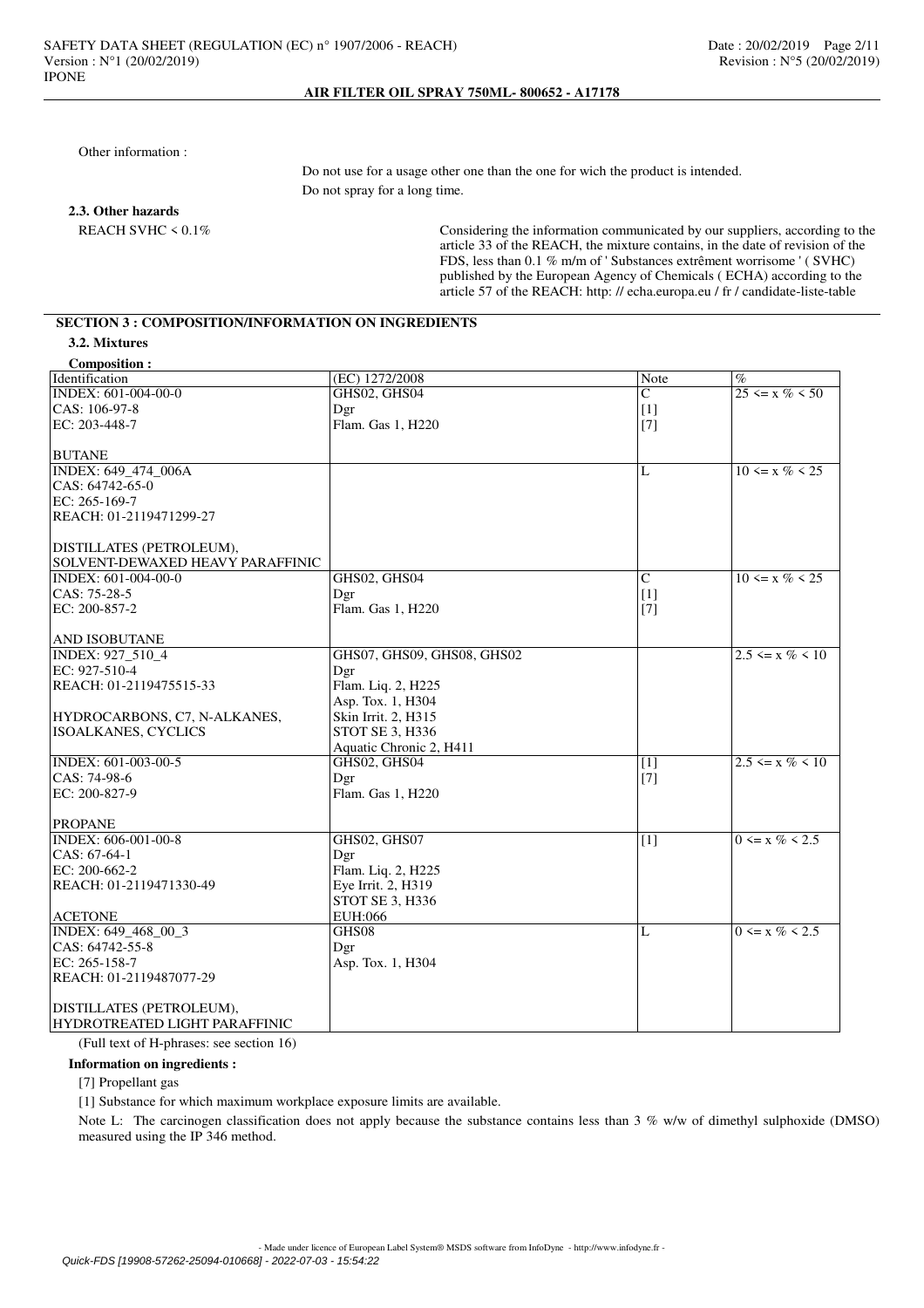### **SECTION 4 : FIRST AID MEASURES**

As a general rule, in case of doubt or if symptoms persist, always call a doctor. NEVER induce swallowing by an unconscious person.

# **4.1. Description of first aid measures**

# **In the event of exposure by inhalation :**

In case of massive inhalation transport the patient outdoors and keep him for the warmth and for the rest.

#### **In the event of splashes or contact with eyes :**

Wash thoroughly with fresh, clean water for 15 minutes holding the eyelids open.

Send the subject at an ophtalmologist, in particular if it appears a redness, a pain or a visual embarrassment.

#### **In the event of splashes or contact with skin :**

Remove contaminated clothing and wash skin thoroughly with soap and water or a recognized cleaner.

DO NOT use solvents or thinners.

# **In the event of swallowing :**

In the event of swallowing, if the quantity is small (no more than one mouthful), rinse the mouth with water and consult a doctor.

Keep the person exposed at rest. Do not force vomiting.

Seek medical attention, showing the label.

If swallowed accidentally, call a doctor to ascertain whether observation and hospital care will be necessary. Show the label.

# **4.2. Most important symptoms and effects, both acute and delayed**

No data available.

# **4.3. Indication of any immediate medical attention and special treatment needed**

No data available.

# **SECTION 5 : FIREFIGHTING MEASURES**

# Flammable.

Chemical powders, carbon dioxide and other extinguishing gas are suitable for small fires.

#### **5.1. Extinguishing media**

Keep packages near the fire cool, to prevent pressurised containers from bursting.

#### **Suitable methods of extinction**

In the event of a fire, use  $\cdot$ 

- sprayed water or water mist
- water with AFFF (Aqueous Film Forming Foam) additive
- halon
- foam
- multipurpose ABC powder
- BC powder
- carbon dioxide (CO2)

Prevent the effluent of fire-fighting measures from entering drains or waterways.

## **Unsuitable methods of extinction**

In the event of a fire, do not use :

- water jet

#### **5.2. Special hazards arising from the substance or mixture**

A fire will often produce a thick black smoke. Exposure to decomposition products may be hazardous to health.

Do not breathe in smoke.

In the event of a fire, the following may be formed :

- carbon monoxide (CO)

- carbon dioxide (CO2)

#### **5.3. Advice for firefighters**

Due to the toxicity of the gas emitted on thermal decomposition of the products, fire-fighting personnel are to be equipped with autonomous insulating breathing apparatus.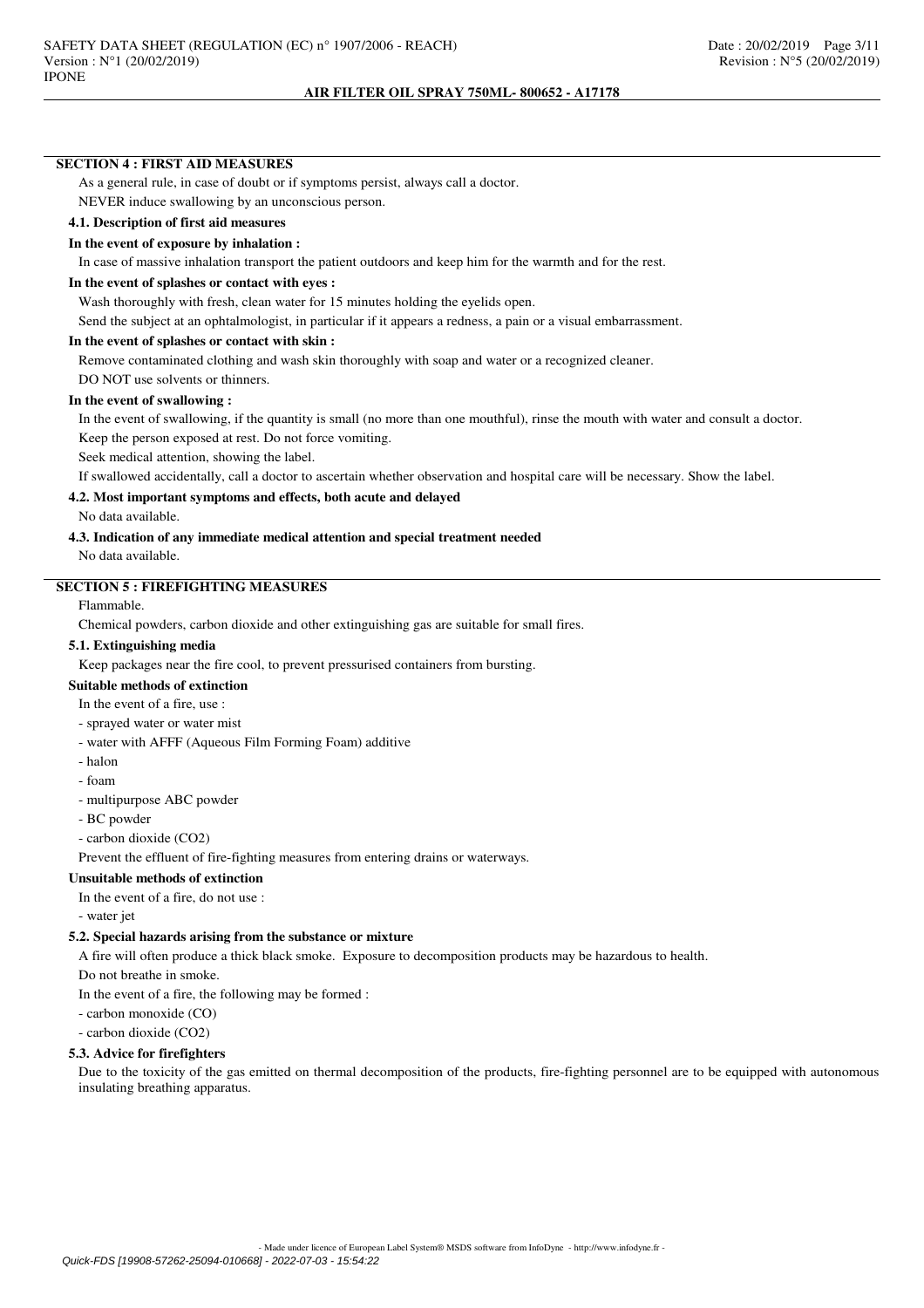# **SECTION 6 : ACCIDENTAL RELEASE MEASURES**

# **6.1. Personal precautions, protective equipment and emergency procedures**

Consult the safety measures listed under headings 7 and 8.

# **For non first aid worker**

Because of the organic solvents contained in the mixture, eliminate sources of ignition and ventilate the area.

# **For first aid worker**

First aid workers will be equipped with suitable personal protective equipment (See section 8).

# **6.2. Environmental precautions**

Contain and control the leaks or spills with non-combustible absorbent materials such as sand, earth, vermiculite, diatomaceous earth in drums for waste disposal.

Prevent any material from entering drains or waterways.

# **6.3. Methods and material for containment and cleaning up**

Clean preferably with a detergent, do not use solvents.

# **6.4. Reference to other sections**

No data available.

# **SECTION 7 : HANDLING AND STORAGE**

Requirements relating to storage premises apply to all facilities where the mixture is handled.

# **7.1. Precautions for safe handling**

Always wash hands after handling.

Ensure that there is adequate ventilation, especially in confined areas.

# **Fire prevention :**

Handle in well-ventilated areas.

Vapours are heavier than air. They can spread along the ground and form mixtures that are explosive with air.

Prevent the formation of flammable or explosive concentrations in air and avoid vapor concentrations higher than the occupational exposure limits.

Do not spray on a naked flame or any incandescent material.

Do not pierce or burn, even after use.

Use the mixture in premises free of naked flames or other sources of ignition and ensure that electrical equipment is suitably protected.

Keep packages tightly closed and away from sources of heat, sparks and naked flames.

Do not use tools which may produce sparks. Do not smoke.

Prevent access by unauthorised personnel.

# **Recommended equipment and procedures :**

For personal protection, see section 8.

Observe precautions stated on label and also industrial safety regulations.

Do not breathe in aerosols.

Packages which have been opened must be reclosed carefully and stored in an upright position.

#### **Prohibited equipment and procedures :**

No smoking, eating or drinking in areas where the mixture is used.

#### **7.2. Conditions for safe storage, including any incompatibilities**

No data available.

#### **Storage**

Keep out of reach of children.

Keep the container tightly closed in a dry, well-ventilated place.

Keep away from all sources of ignition - do not smoke.

Keep well away from all sources of ignition, heat and direct sunlight.

The floor must be impermeable and form a collecting basin so that, in the event of an accidental spillage, the liquid cannot spread beyond this area.

Pressurised container: protect from sunlight and do not expose to temperatures exceeding 50°C.

#### **Packaging**

Always keep in packaging made of an identical material to the original.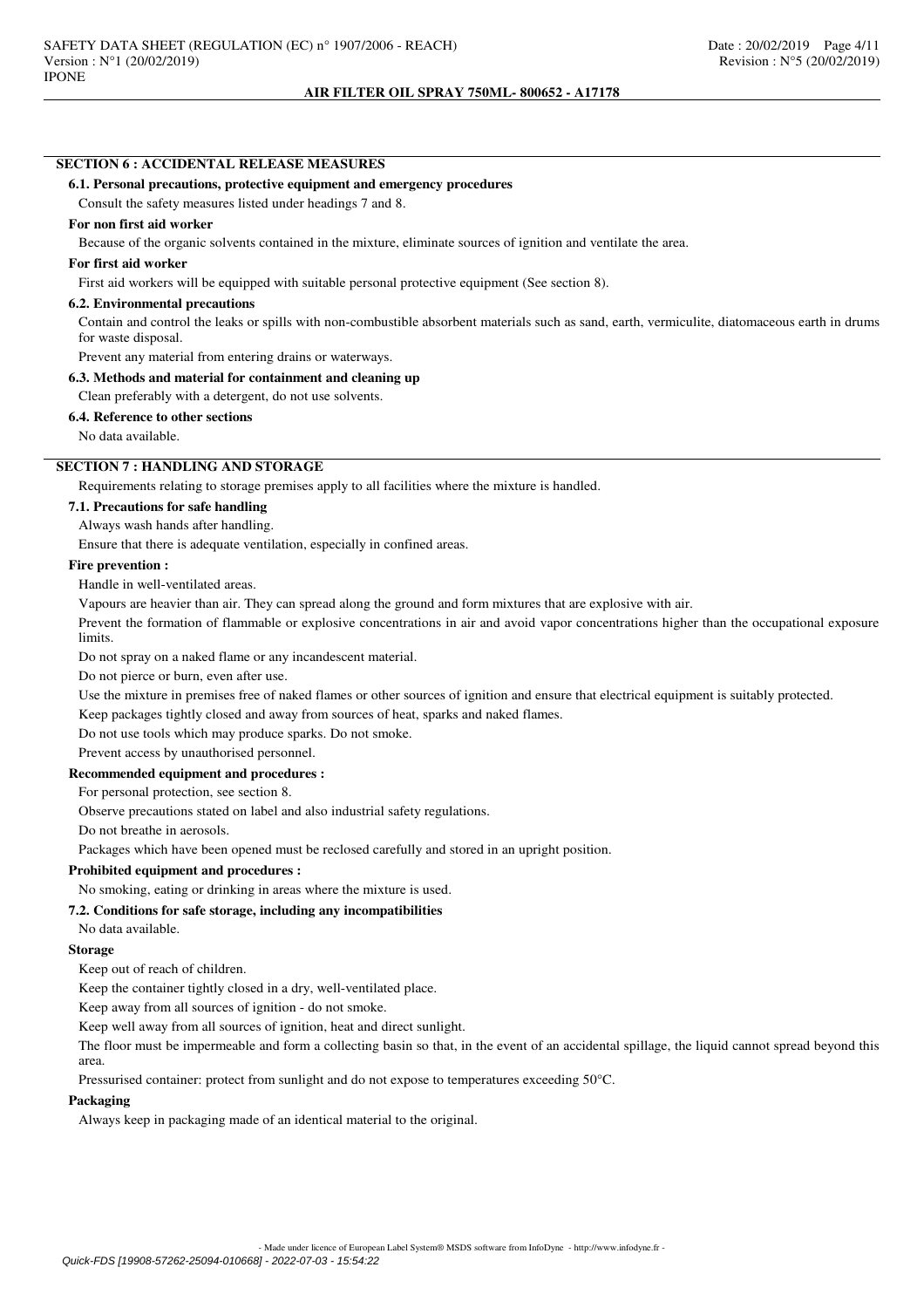### **7.3. Specific end use(s)**

No data available.

# **SECTION 8 : EXPOSURE CONTROLS/PERSONAL PROTECTION**

## **8.1. Control parameters**

# **Occupational exposure limits :**

| - European Union (2017/2398, 2017/164, 2009/161, 2006/15/CE, 2000/39/CE, 98/24/CE) :                   |                           |                          |                           |              |           |  |
|--------------------------------------------------------------------------------------------------------|---------------------------|--------------------------|---------------------------|--------------|-----------|--|
| CAS.                                                                                                   | $VME-mg/m3$ : $VME-ppm$ : |                          | $VLE-mg/m3$ : $VLE-ppm$ : |              | Notes:    |  |
| $67-64-1$                                                                                              | 1210                      | 500                      |                           |              |           |  |
| - ACGIH TLV (American Conference of Governmental Industrial Hygienists, Threshold Limit Values, 2010): |                           |                          |                           |              |           |  |
| <b>CAS</b>                                                                                             | TWA:                      | STEL:                    | Ceiling:                  | Definition:  | Criteria: |  |
| $106 - 97 - 8$                                                                                         | $1000$ ppm                |                          |                           |              |           |  |
| $75 - 28 - 5$                                                                                          | $1000$ ppm                |                          |                           |              |           |  |
| 74-98-6                                                                                                | $1000$ ppm                |                          |                           |              |           |  |
| $67-64-1$                                                                                              | $500$ ppm                 | $750$ ppm                |                           | A4; BEI      |           |  |
| - Germany - AGW (BAuA - TRGS 900, 29/01/2018) :                                                        |                           |                          |                           |              |           |  |
| CAS.                                                                                                   | VME:                      | VME:                     | Excess                    | <b>Notes</b> |           |  |
| $106-97-8$                                                                                             |                           | $1000$ ppm               |                           | 4(II)        |           |  |
|                                                                                                        |                           | $2400 \text{ mg/m}^3$    |                           |              |           |  |
| $75 - 28 - 5$                                                                                          |                           | $1000$ ppm               |                           | 4(II)        |           |  |
|                                                                                                        |                           | $2400 \text{ mg/m}^3$    |                           |              |           |  |
| 74-98-6                                                                                                |                           | $1000$ ppm               |                           | 4(II)        |           |  |
|                                                                                                        |                           | $1800$ mg/m <sup>3</sup> |                           |              |           |  |
|                                                                                                        |                           |                          |                           |              |           |  |
| $67-64-1$                                                                                              |                           | $500$ ppm                |                           | 2(I)         |           |  |

- France (INRS - ED984 :2016) :

| <b>CAS</b>                                                | $VME-ppm$ :           | $VME-mg/m3$ : $VLE-ppm$ : |          | $ VLE-mg/m3 $ : Notes : |            | TMP No: |
|-----------------------------------------------------------|-----------------------|---------------------------|----------|-------------------------|------------|---------|
| $106 - 97 - 8$                                            | 800                   | 1900                      |          |                         |            |         |
| $ 67-64-1 $                                               | 500                   | 1210                      | 1000     | 2420                    |            | 84      |
| - UK / WEL (Workplace exposure limits, EH40/2005, 2011) : |                       |                           |          |                         |            |         |
| <b>CAS</b>                                                | TWA :                 | STEL :                    | Ceiling: | Definition :            | Criteria : |         |
| $106 - 97 - 8$                                            | $600$ ppm             | $750$ ppm                 |          | Carc                    |            |         |
|                                                           | $1450 \text{ mg/m}$   | $1810 \text{ mg/m}$       |          |                         |            |         |
| $ 67-64-1 $                                               | $500$ ppm             | $1500$ ppm                |          |                         |            |         |
|                                                           | $1210 \text{ mg/m}^3$ | $3620 \text{ mg/m}^3$     |          |                         |            |         |

# **Derived no effect level (DNEL) or derived minimum effect level (DMEL):**

DISTILLATES (PETROLEUM), HYDROTREATED LIGHT PARAFFINIC (CAS: 64742-55-8)

#### **Final use:**

Exposure method: Dermal contact.<br>
Potential health effects: Long term system Potential health effects:<br>
DNFI :<br>  $1 \text{ m} \sigma / k \sigma$  hody weight/day

Exposure method: Inhalation.<br>
Potential health effects: Long term<br>
Long term DNEL : 2.7 mg of substance/m3

Exposure method: Inhalation.<br>
Potential health effects: Long term<br>
Long term

**Final use:** Consumers.<br>
Exposure method: The last integration. Exposure method:<br>Potential health effects:

ACETONE (CAS: 67-64-1)

1 mg/kg body weight/day

Long term systemic effects.

Potential health effects:<br>
DNEL:<br>
5.6 mg of substance/m3 5.6 mg of substance/m3

Potential health effects:<br>
DNEL:<br>  $0.74 \text{ mg/kg body weight/day}$ 0.74 mg/kg body weight/day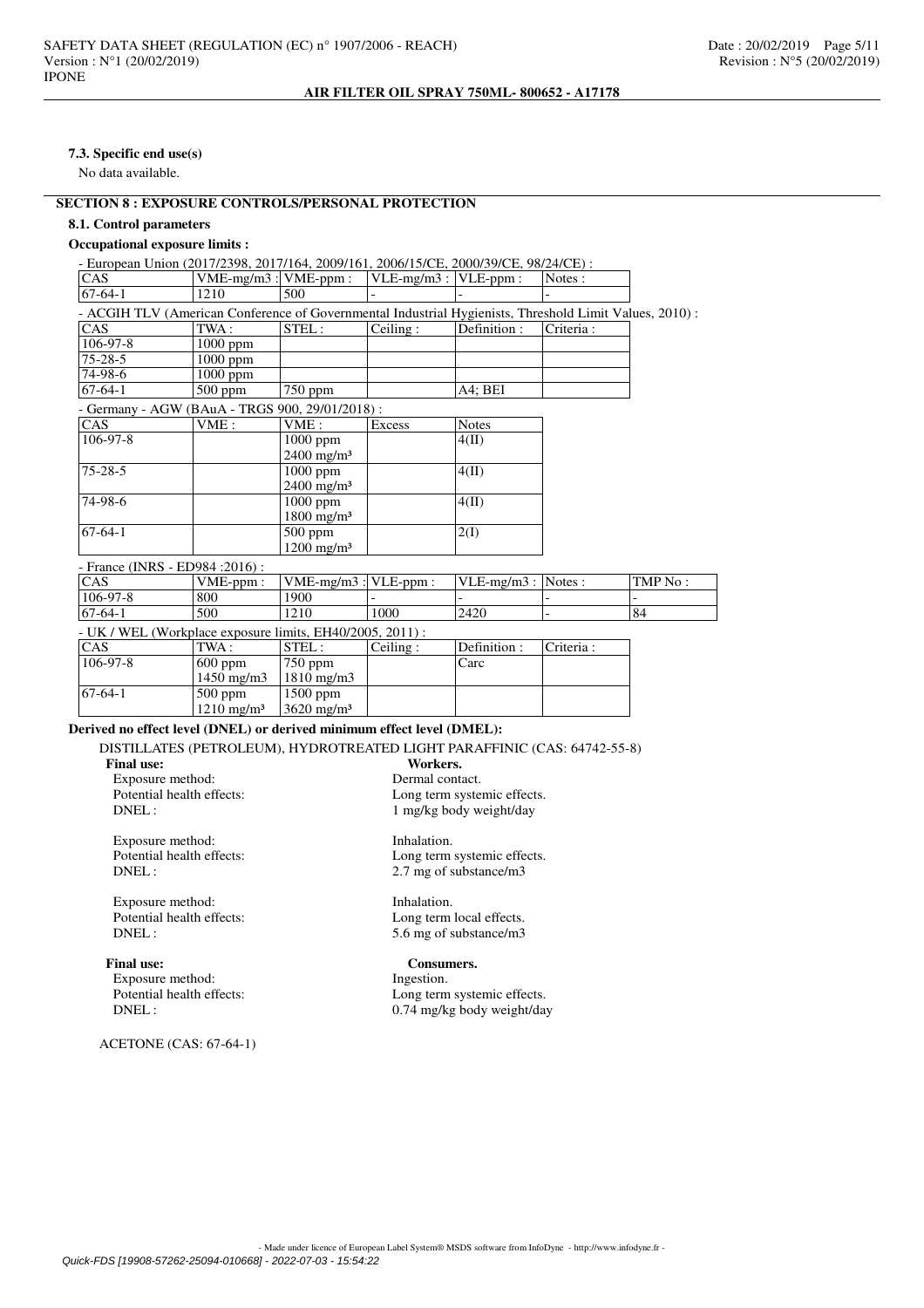Exposure method:<br>Potential health effects:

Exposure method: Inhalation.<br>
Potential health effects: Long term<br>
Long term

Exposure method: Inhalation.<br>
Potential health effects: Short term

**Final use:** Consumers.<br>
Exposure method: The lines of the lines of the lines of the lines of the lines of the lines of the lines of the lines of the lines of the lines of the lines of the lines of the lines of the lines o Exposure method:

Exposure method: Dermal contact.<br>
Potential health effects: Long term system

Exposure method: Inhalation.<br>
Potential health effects: Long term<br>
Long term

**Final use:** Exposure method: Dermal contact.<br>
Potential health effects: Long term system

Exposure method: Inhalation.<br>
Potential health effects: Long term<br>
Long term

Exposure method:

Exposure method: Dermal contact.<br>
Potential health effects: Long term system

Exposure method: Inhalation.<br>
Potential health effects: Inhalation.<br>
Long term

# **Predicted no effect concentration (PNEC):**

DISTILLATES (PETROLEUM), HYDROTREATED LIGHT PARAFFINIC (CAS: 64742-55-8) Environmental compartment: Vermivore predators (oral).<br>PNEC: 9.33 mg/kg

| ACETONE (CAS: 67-64-1)     |                      |
|----------------------------|----------------------|
| Environmental compartment: | -Soil.               |
| PNEC:                      | $29.5 \text{ mg/kg}$ |

**Final use:** Workers.<br> **Fxnosure method:** Dermal contact Potential health effects:<br>
DNFI: 186 mo/kg hody weight/day 186 mg/kg body weight/day

Potential health effects:<br>
DNFI : Long term systemic effects.<br>  $1210 \text{ mo of substance/m3}$ 1210 mg of substance/m3

Potential health effects:<br>
Short term local effects.<br>
2420 ms of substance/m<br>
2420 ms of substance/m 2420 mg of substance/m3

Potential health effects:<br>
DNEL:<br>  $62 \text{ m}g/\text{kg}$  body weight/day 62 mg/kg body weight/day

Potential health effects:<br>
DNEL:<br>  $62 \text{ m} \alpha/\beta$  hody weight/day 62 mg/kg body weight/day

Potential health effects:<br>
DNEL:<br>  $200 \text{ mg}$  of substance/m3 200 mg of substance/m3

HYDROCARBONS, C7, N-ALKANES, ISOALKANES, CYCLICS

Potential health effects:<br>
DNEL:<br>  $300 \text{ m}$ /kg body weight/day 300 mg/kg body weight/day

Potential health effects:<br>
DNEL:<br>
2085 mg of substance/m3  $2085$  mg of substance/m3

Final use: Consumers.<br>
Exposure method: The set of the set of the set of the set of the set of the set of the set of the set of the set of the set of the set of the set of the set of the set of the set of the set of the se Potential health effects:<br>
DNEL:<br>
149 mg/kg body weight/day 149 mg/kg body weight/day

Potential health effects:<br>
DNEL:<br>
149 mo/kg hody weight/day 149 mg/kg body weight/day

Potential health effects:<br>
DNEL:<br>  $477 \text{ mg}$  of substance/m3 477 mg of substance/m3

 $9.33$  mg/kg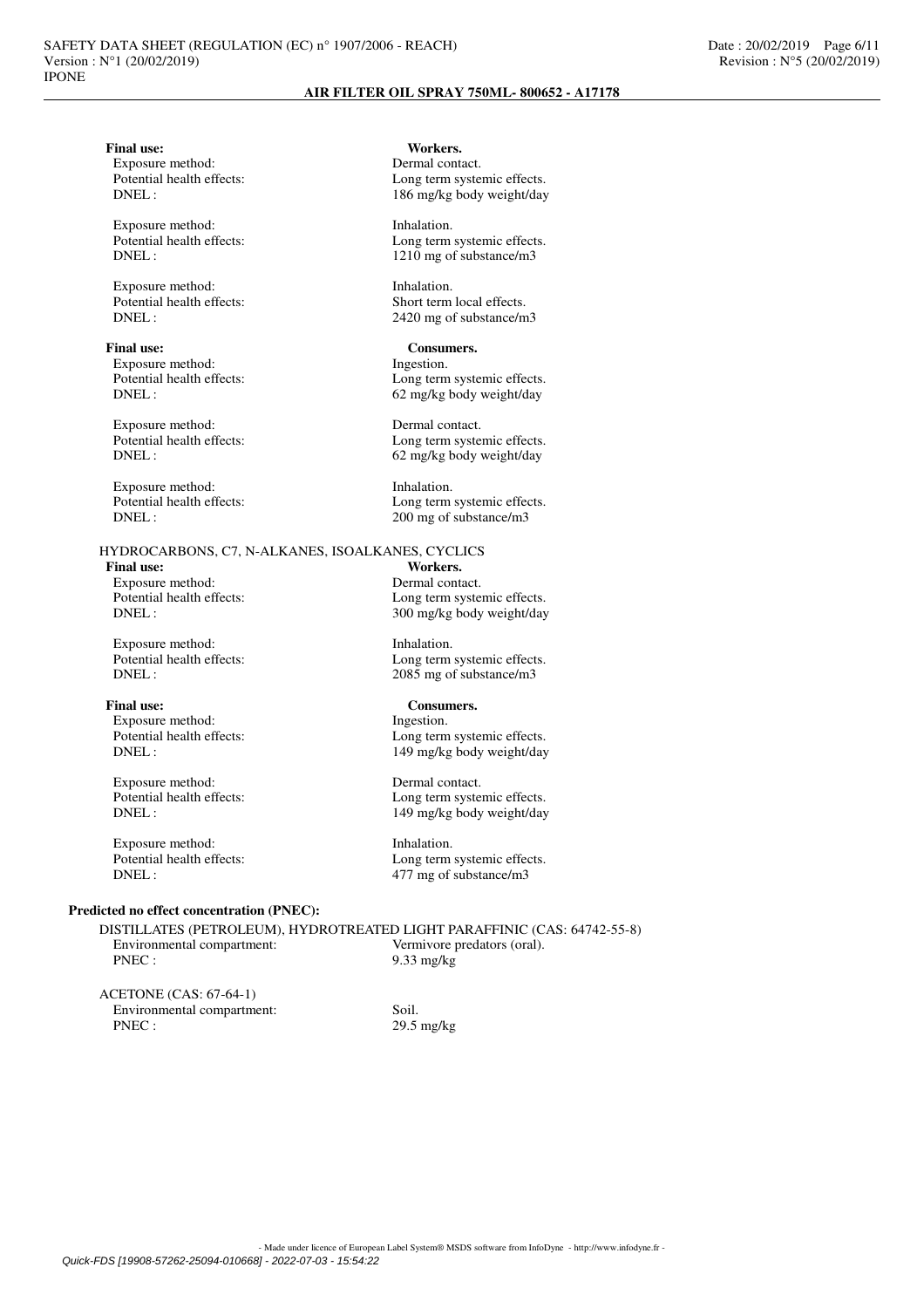| Environmental compartment: | Fresh water.                 |
|----------------------------|------------------------------|
| PNEC:                      | $10.6 \,\mathrm{mg}/l$       |
| Environmental compartment: | Sea water.                   |
| PNEC:                      | $1.06 \text{ mg/l}$          |
| Environmental compartment: | Intermittent waste water.    |
| PNEC:                      | $26 \text{ mg/l}$            |
| Environmental compartment: | Fresh water sediment.        |
| PNEC:                      | $30.4 \text{ mg/kg}$         |
| Environmental compartment: | Marine sediment.             |
| PNEC:                      | $3.04$ mg/kg                 |
| Environmental compartment: | Waste water treatment plant. |
| PNEC:                      | $100 \text{ mg/l}$           |

#### **8.2. Exposure controls**

#### **Personal protection measures, such as personal protective equipment**

Use personal protective equipment that is clean and has been properly maintained.

Store personal protective equipment in a clean place, away from the work area.

Never eat, drink or smoke during use. Remove and wash contaminated clothing before re-using. Ensure that there is adequate ventilation, especially in confined areas.

### **- Eye / face protection**

Avoid contact with eyes.

Use eye protectors designed to protect against liquid splashes

Before handling, wear safety goggles in accordance with standard EN166.

Glasses in case of risk of projections.

## **- Hand protection**

Type of gloves recommended :

- Nitrile rubber (butadiene-acrylonitrile copolymer rubber (NBR))

- PVA (Polyvinyl alcohol)

Recommended properties :

- Impervious gloves in accordance with standard EN374

#### **- Body protection**

Work clothing worn by personnel shall be laundered regularly.

After contact with the product, all parts of the body that have been soiled must be washed.

## **- Respiratory protection**

Type of FFP mask :

Wear a disposable half-mask aerosol filter in accordance with standard EN149.

Category :

- FFP1

Anti-gas and vapour filter(s) (Combined filters) in accordance with standard EN14387 :

- AX (Brown)

Particle filter according to standard EN143 :

- P1 (White)

Types, classes and filters for respiratory protection above are recommended in case of confrontation at concentrations higher than the exposure limits specified under 8.1. (Control parameters) .They should be adjusted according to actual conditions. they may not be necessary if the product is used outdoors or in a well ventilated area.

# **SECTION 9 : PHYSICAL AND CHEMICAL PROPERTIES**

# **9.1. Information on basic physical and chemical properties**

# **General information :**

Physical state : Fluid liquid.

Spray.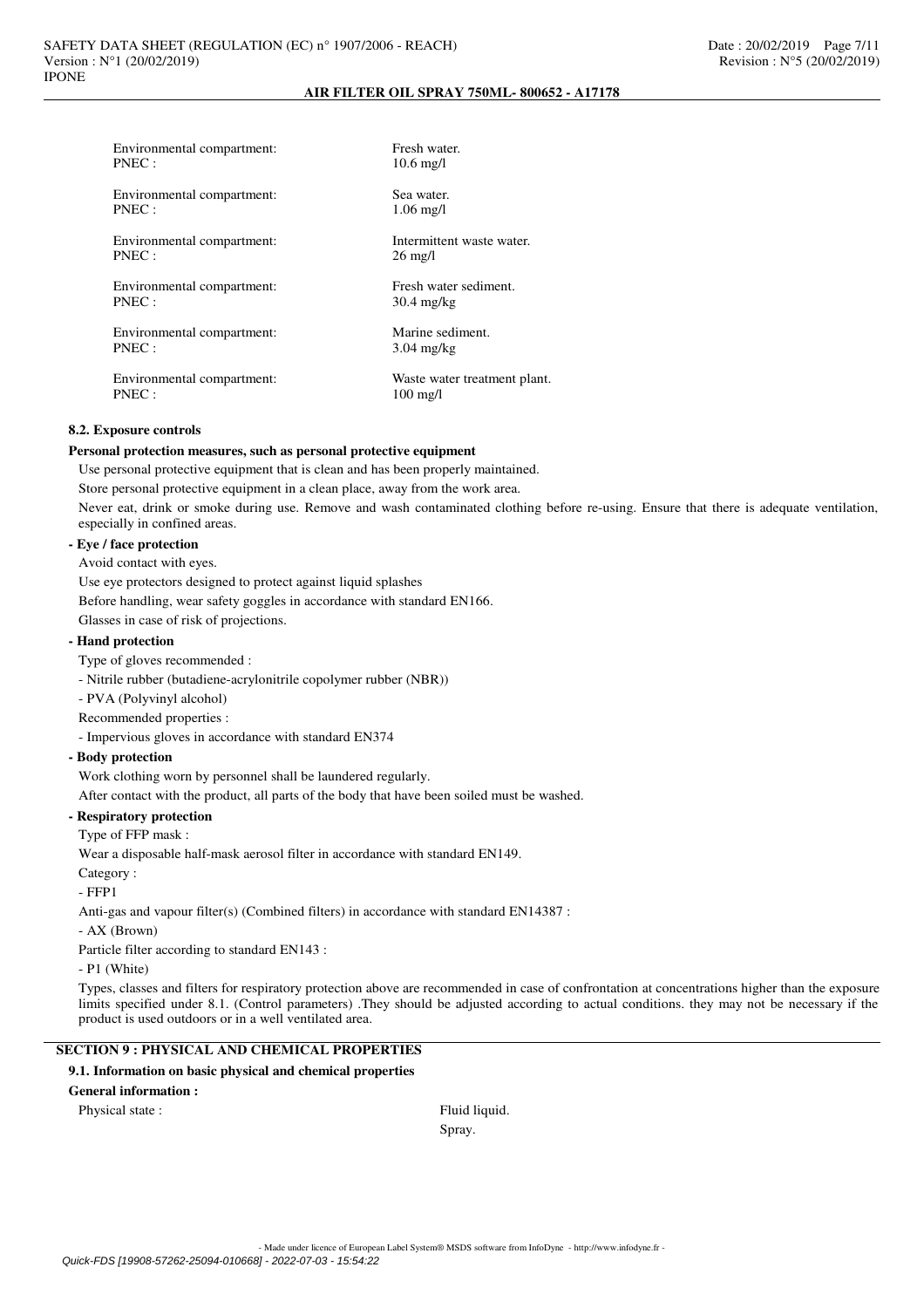#### **Important health, safety and environmental information**

| pH:                                       | Not relevant.  |
|-------------------------------------------|----------------|
| Boiling point/boiling range:              | Not specified. |
| Vapour pressure $(50^{\circ}C)$ :         | Not relevant.  |
| Density:                                  | $\leq 1$       |
| Water solubility:                         | Insoluble.     |
| Melting point/melting range:              | Not specified. |
| Self-ignition temperature :               | Not specified. |
| Decomposition point/decomposition range : | Not specified. |
| Chemical combustion heat :                | Not specified. |
| Inflammation time:                        | Not specified. |
| Deflagration density:                     | Not specified. |
| Inflammation distance:                    | Not specified. |
| Flame height :                            | Not specified. |
| Flame duration :                          | Not specified. |
| 2. Other information                      |                |

# **9.2. Other information**

No data available.

# **SECTION 10 : STABILITY AND REACTIVITY**

#### **10.1. Reactivity**

No data available.

#### **10.2. Chemical stability**

This mixture is stable under the recommended handling and storage conditions in section 7.

#### **10.3. Possibility of hazardous reactions**

When exposed to high temperatures, the mixture can release hazardous decomposition products, such as carbon monoxide and dioxide, fumes and nitrogen oxide.

# **10.4. Conditions to avoid**

Any apparatus likely to produce a flame or to have a metallic surface at high temperature (burners, electric arcs, furnaces etc.) must not be allowed on the premises.

Avoid :

- heating

- heat

# **10.5. Incompatible materials**

No data available.

# **10.6. Hazardous decomposition products**

The thermal decomposition may release/form :

- carbon monoxide (CO)

- carbon dioxide (CO2)

# **SECTION 11 : TOXICOLOGICAL INFORMATION**

# **11.1. Information on toxicological effects**

Splashes in the eyes may cause irritation and reversible damage

# **11.1.1. Substances**

# **Acute toxicity :**

| HYDROCARBONS, C7, N-ALKANES, ISOALKANES, CYCLICS |
|--------------------------------------------------|
| $LD50 > 5840$ mg/kg                              |
| Species : Rat                                    |
| OECD Guideline 401 (Acute Oral Toxicity)         |
| $LD50 > 2920$ mg/kg                              |
| Species : Rat                                    |
| $LC50 > 23.3$ mg/l                               |
| Species : Rat                                    |
|                                                  |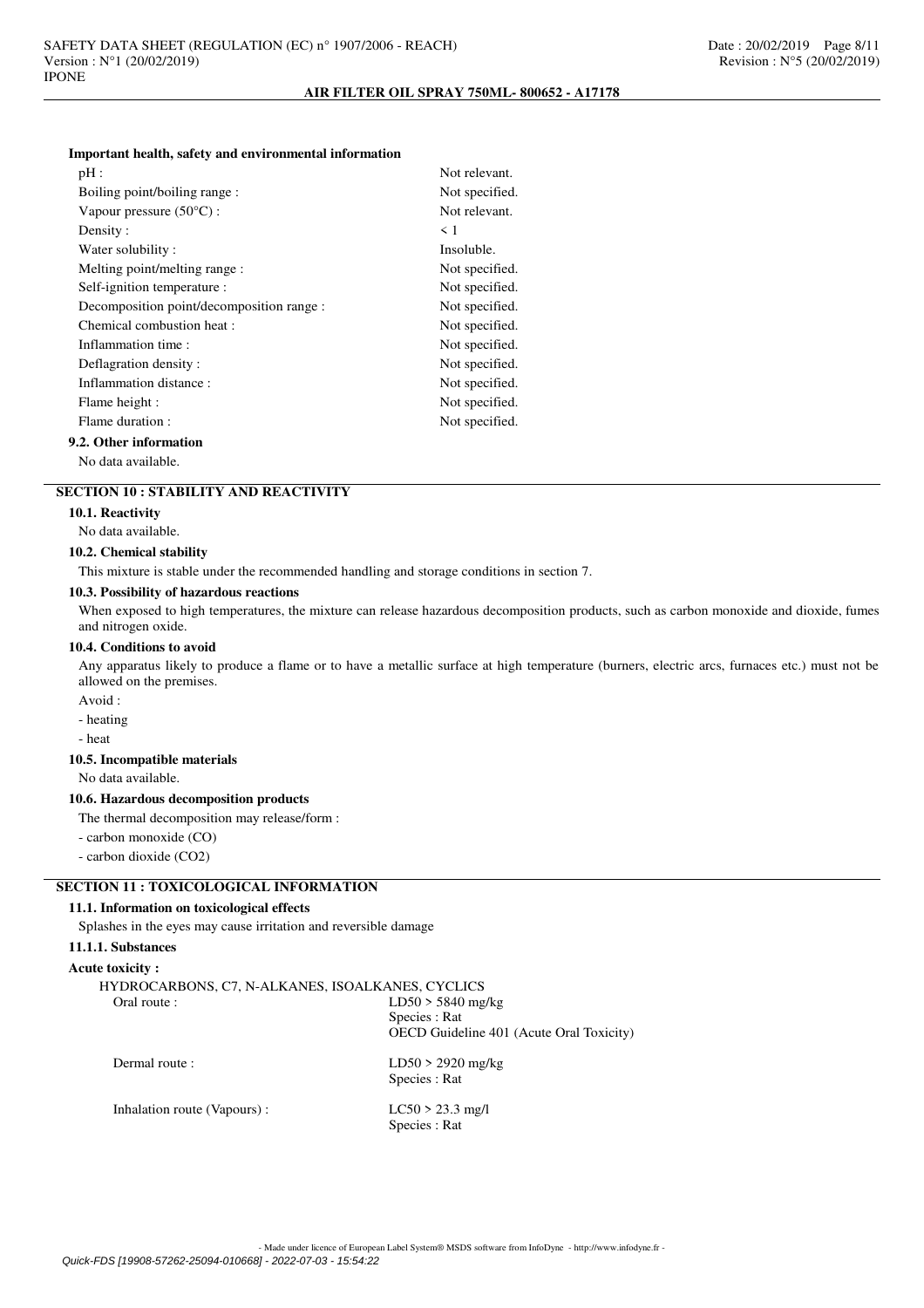## OECD Guideline 403 (Acute Inhalation Toxicity)

## **11.1.2. Mixture**

No toxicological data available for the mixture.

## **SECTION 12 : ECOLOGICAL INFORMATION**

Harmful to aquatic life with long lasting effects.

The product must not be allowed to run into drains or waterways.

## **12.1. Toxicity**

### **12.1.1. Substances**

HYDROCARBONS, C7, N-ALKANES, ISOALKANES, CYCLICS

Duration of exposure : 96 h

ISO 7346-1 (Determination of the Acute Lethal Toxicity of Substances to a Freshwater Fish. [Brachydanio rerio Hamilton-Buchanan (Teleostei, Cyprinidae)] - Part 1: Static method)

Crustacean toxicity : OECD Guideline 202 (Daphnia sp. Acute Immobilisation Test)

#### **12.1.2. Mixtures**

No aquatic toxicity data available for the mixture.

# **12.2. Persistence and degradability**

## **12.2.1. Substances**

HYDROCARBONS, C7, N-ALKANES, ISOALKANES, CYCLICS

no degradability data is available, the substance is considered as not degrading quickly.

# **12.3. Bioaccumulative potential**

No data available.

# **12.4. Mobility in soil**

No data available.

# **12.5. Results of PBT and vPvB assessment**

No data available.

## **12.6. Other adverse effects**

No data available.

# **SECTION 13 : DISPOSAL CONSIDERATIONS**

Proper waste management of the mixture and/or its container must be determined in accordance with Directive 2008/98/EC.

## **13.1. Waste treatment methods**

Do not pour into drains or waterways.

#### **Waste :**

Waste management is carried out without endangering human health, without harming the environment and, in particular without risk to water, air, soil, plants or animals.

Recycle or dispose of waste in compliance with current legislation, preferably via a certified collector or company.

Do not contaminate the ground or water with waste, do not dispose of waste into the environment.

#### **Soiled packaging :**

Empty container completely. Keep label(s) on container. Give to a certified disposal contractor.

# **SECTION 14 : TRANSPORT INFORMATION**

Transport product in compliance with provisions of the ADR for road, RID for rail, IMDG for sea and ICAO/IATA for air transport (ADR 2017 - IMDG 2016 - ICAO/IATA 2017).

# **14.1. UN number**

1950

# **14.2. UN proper shipping name**

UN1950=AEROSOLS, flammable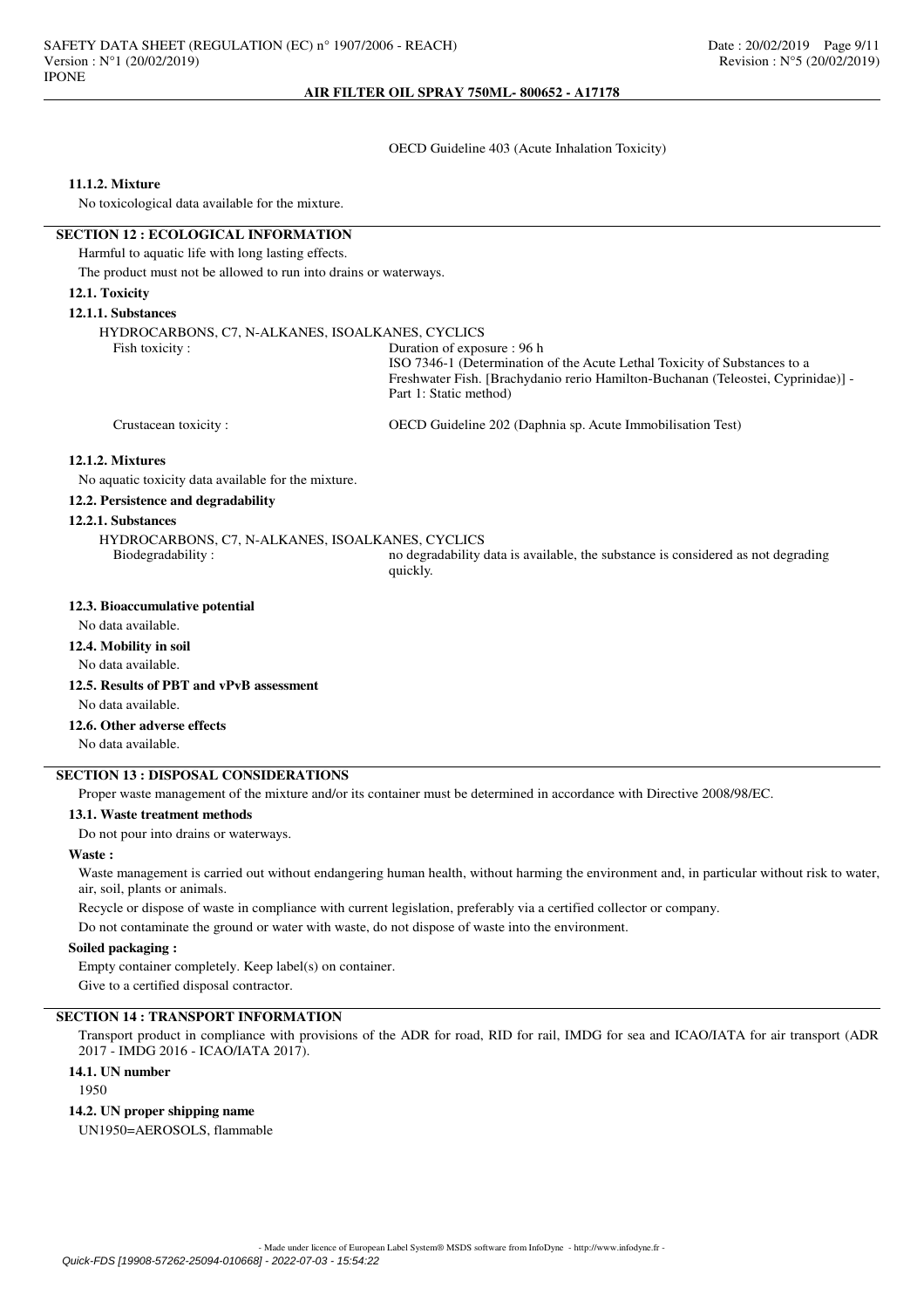# **14.3. Transport hazard class(es)**

- Classification :



## **14.4. Packing group**

## **14.5. Environmental hazards**

-

-

## **14.6. Special precautions for user**

| <b>ADR/RID</b> | 'Class | Code           | Pack gr. | Label     | Ident.      | LÇ             | Provis.         | EC              | Cat. | Tunnel |
|----------------|--------|----------------|----------|-----------|-------------|----------------|-----------------|-----------------|------|--------|
|                |        | .5F            |          | $\sim$ 1  |             |                | 190 327 344 625 | ΙE <sub>0</sub> |      |        |
|                |        |                |          |           |             |                |                 |                 |      |        |
| <b>IMDG</b>    | Class  | 2°Label        | Pack gr. | LO        | <b>EMS</b>  | Provis.        | EC              |                 |      |        |
|                |        | $ See SP63 $ - |          | See SP277 | $ F-D.S-U $ | 63 190 277 327 | IE0             |                 |      |        |
|                |        |                |          |           |             | 344 381 959    |                 |                 |      |        |

| <b>IATA</b> | Class | 2°Label | Pack gr. | Passager | Passager          | Cargo                    | Cargo  | note | EO  |
|-------------|-------|---------|----------|----------|-------------------|--------------------------|--------|------|-----|
|             | 2.1   | -       |          | 203      | 75 kg             | 203                      | 150 kg | A145 | lE0 |
|             |       |         |          |          |                   |                          |        | A167 |     |
|             |       |         |          |          |                   |                          |        | A802 |     |
|             | 2.1   | -       |          | Y203     | $30 \text{ kg}$ G | $\overline{\phantom{0}}$ |        | A145 | lE0 |
|             |       |         |          |          |                   |                          |        | A167 |     |
|             |       |         |          |          |                   |                          |        | A802 |     |

For limited quantities, see part 2.7 of the OACI/IATA and chapter 3.4 of the ADR and IMDG. For excepted quantities, see part 2.6 of the OACI/IATA and chapter 3.5 of the ADR and IMDG.

# **14.7. Transport in bulk according to Annex II of Marpol and the IBC Code**

No data available.

# **SECTION 15 : REGULATORY INFORMATION**

#### **15.1. Safety, health and environmental regulations/legislation specific for the substance or mixture**

#### **- Classification and labelling information included in section 2:**

The following regulations have been used:

- Directive 75/324/CEE modified by directive 2013/10/UE
- EU Regulation No. 1272/2008 amended by EU Regulation No. 2018/669 (ATP 11)

# **- Container information:**

No data available.

**- Particular provisions :**

No data available.

#### **15.2. Chemical safety assessment**

No data available.

# **SECTION 16 : OTHER INFORMATION**

Since the user's working conditions are not known by us, the information supplied on this safety data sheet is based on our current level of knowledge and on national and community regulations.

The mixture must not be used for other uses than those specified in section 1 without having first obtained written handling instructions.

It is at all times the responsibility of the user to take all necessary measures to comply with legal requirements and local regulations.

The information in this safety data sheet must be regarded as a description of the safety requirements relating to the mixture and not as a guarantee of the properties thereof.

# **Wording of the phrases mentioned in section 3 :**

| H <sub>220</sub> | Extremely flammable gas.                      |
|------------------|-----------------------------------------------|
| H <sub>225</sub> | Highly flammable liquid and vapour.           |
| H <sub>304</sub> | May be fatal if swallowed and enters airways. |
| H315             | Causes skin irritation.                       |